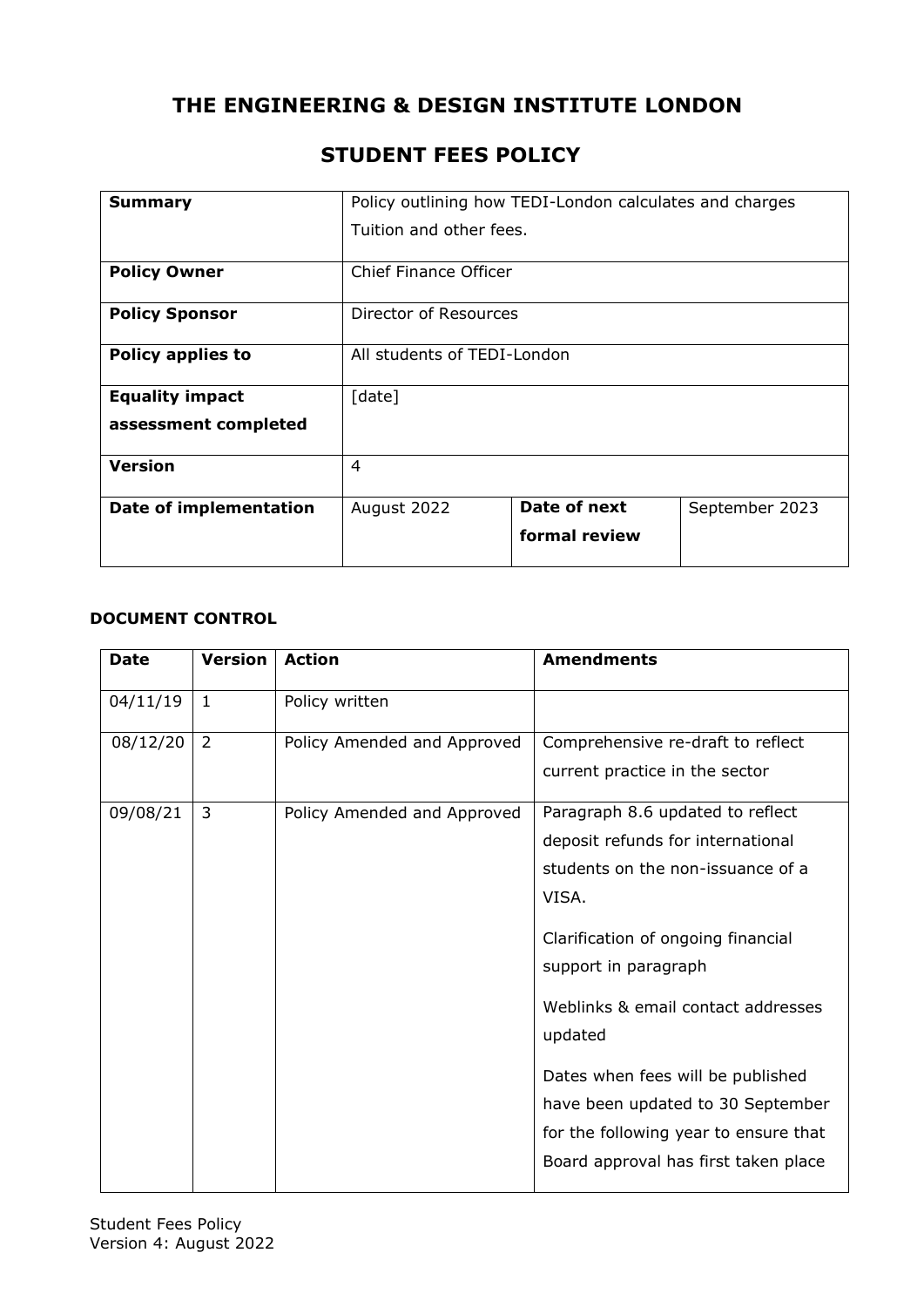| 14/01/22 | Policy amended | General updates made to ensure |
|----------|----------------|--------------------------------|
|          |                | accuracy for 2022-23           |

# **Contents**

| 4. |  |
|----|--|
| 5. |  |
| 6. |  |
| 7. |  |
| 8. |  |
|    |  |
|    |  |
|    |  |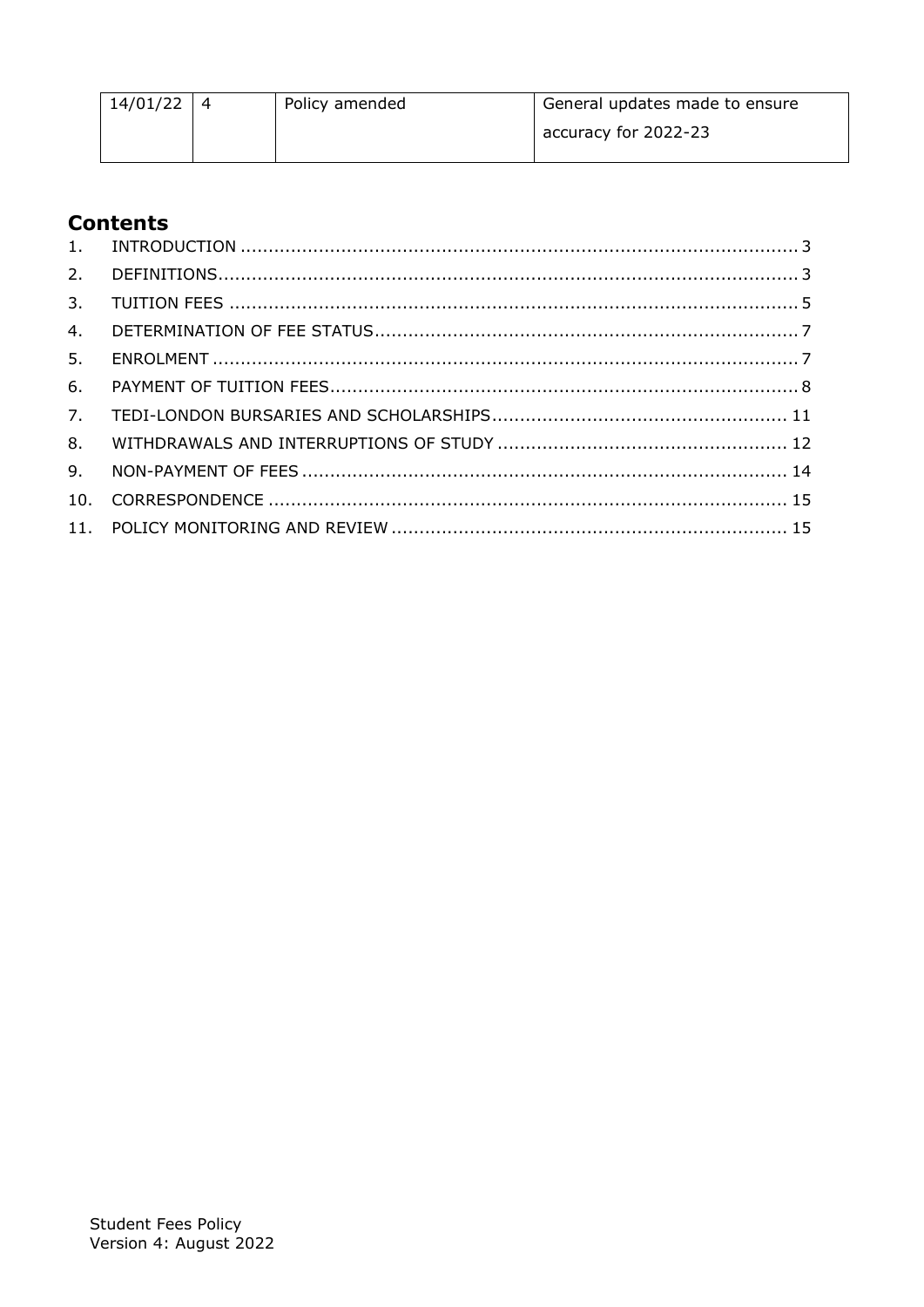#### <span id="page-2-0"></span>**1. INTRODUCTION**

- 1.1. The Engineering & Design Institute London (TEDI-London) is committed to a fair and transparent policy in respect of the fees and charges it expects students to pay. The Student Fees Policy forms part of TEDI-London's Terms & Conditions and should be read in conjunction with them. Together they provide a framework for the setting, payment, collection, and reconciliation of student fees.
- 1.2. **Student Fees** are defined as any charges for tuition (referred to as a Tuition Fee in paragraph 1.3), retaking modules or years (the cost of re-sits are included in the Tuition Fee), library fines, charges for the non-return of equipment, field trips, travel costs, printing, fees associated with graduation and unpaid hardship loans (please note this list is not exhaustive).
- 1.3. You will be charged a **Tuition Fee** for each year of your programme. This fee covers the educational and related services made available to you whilst you study with us, including tuition/ supervisory services, access to learning/ technical resources, assessment of submitted work, the cost of re-sits, the use of special equipment, consumables/materials and facilities, support/ welfare provision and affiliate membership of the King's College London Students' Union.
- 1.4. This Policy outlines how TEDI-London's fees are determined and charged and outlines what happens if fees are not paid. It signposts sources of support for students experiencing difficulties with payment of fees.
- 1.5. This Policy applies to all prospective and continuing students, this includes Associate and Exchange students.
- 1.6. Terms of a significant nature have been marked as **bold** in this document.

## <span id="page-2-1"></span>**2. DEFINITIONS**

- 2.1. **Bursary:** A non-repayable allowance paid (or in the case of International students applied as a discount to the Tuition Fee) to a student in need. This is automatically allocated and is means tested.
- 2.2. **Deposit:** A sum of money payable as a first instalment of a place on a TEDI-London programme.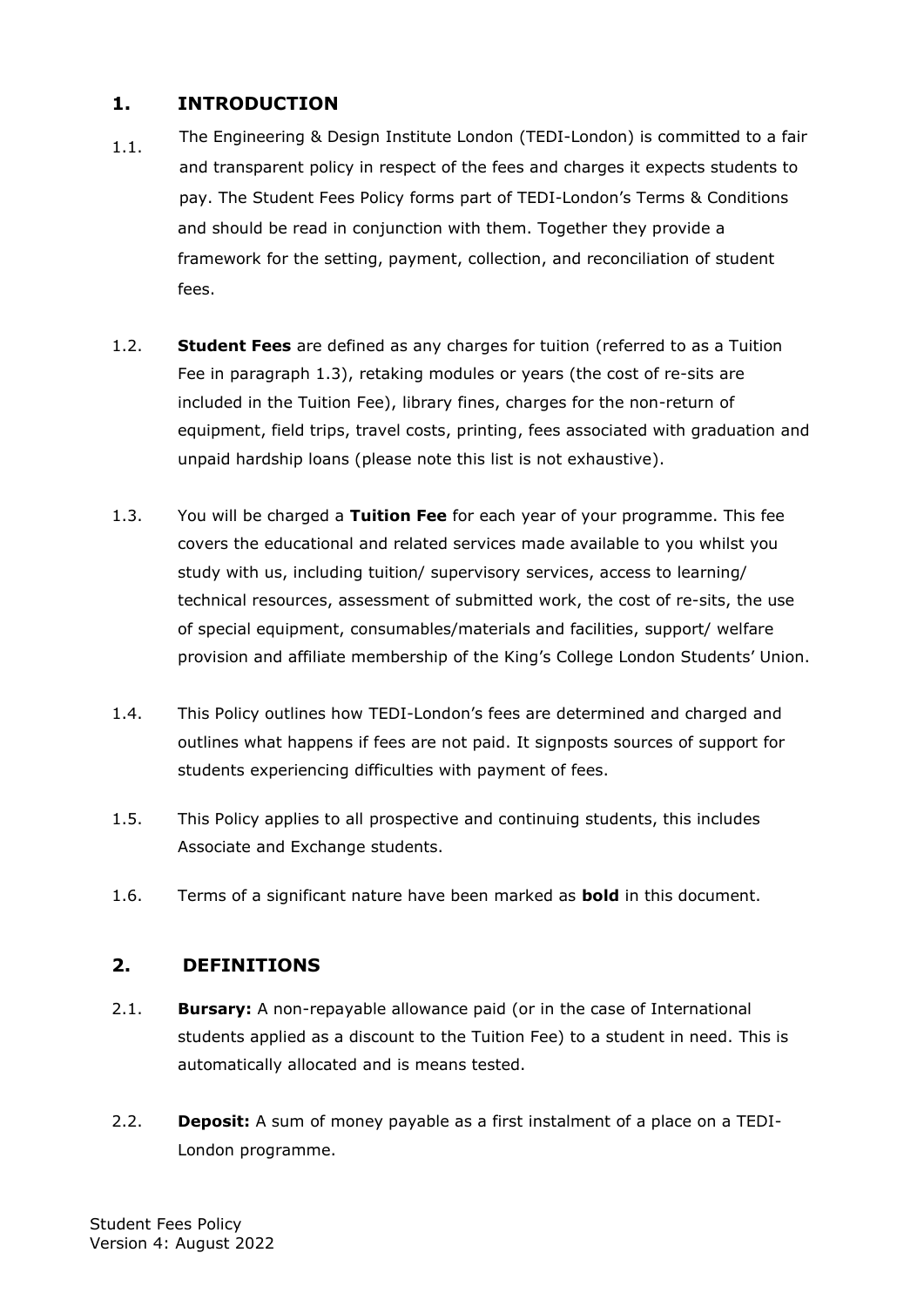- 2.3. **Home Students:** Students from England, Wales, Scotland, Northern Ireland, the Channel Islands, and the Isle of Man. Fee status will be determined upon application and may also depend on your residency status.
- 2.4. **International Students:** Students from all other locations not listed as Home.
- 2.5. **Scholarship:** An allowance awarded to a student, often because of academic merit, for the purpose of attending a course.
- 2.6. **Sponsor:** If your fees are being paid by someone other than you (not family), for example, an employer, then you are classed as a sponsored student.
- 2.7. **Government Tuition Fee Loan:** Loan funding provided by the Government (UK or International) to pay the cost of your Tuition Fees whilst studying at TEDI-London.
- 2.8. **Student Fees:** Are all fees which may be levied upon you and include Tuition Fees.
- 2.9. **Tuition Fees:** Are the costs you pay towards your educational programme.
- 2.10. **Cancellation/ Cancellation of Contract:** The end of your legally binding agreement with TEDI-London regarding your programme and your permanent removal from your programme.
- 2.11. **Interruption of study:** An interruption of study is where, with our prior agreement, you take a formal break from study for a specific period of time with the intention to resume study at a future date. Please note that the Student Loans Company will refer to a break in study as a suspension of study.
- 2.12. **Suspension of study:** A period of time during which we temporarily pause your studies pending the outcome of a disciplinary hearing related to an allegation of serious misconduct. Suspension is a neutral act, but restrictions may apply, e.g. access to the campus may not be permitted and IT facilities may be withdrawn.
- 2.13. **Withdrawal by TEDI-London:** This is a disciplinary sanction which, where applied, results in a student being permanently removed from his/her course at TEDI-London and the cancellation of the contract between the student and TEDI-London.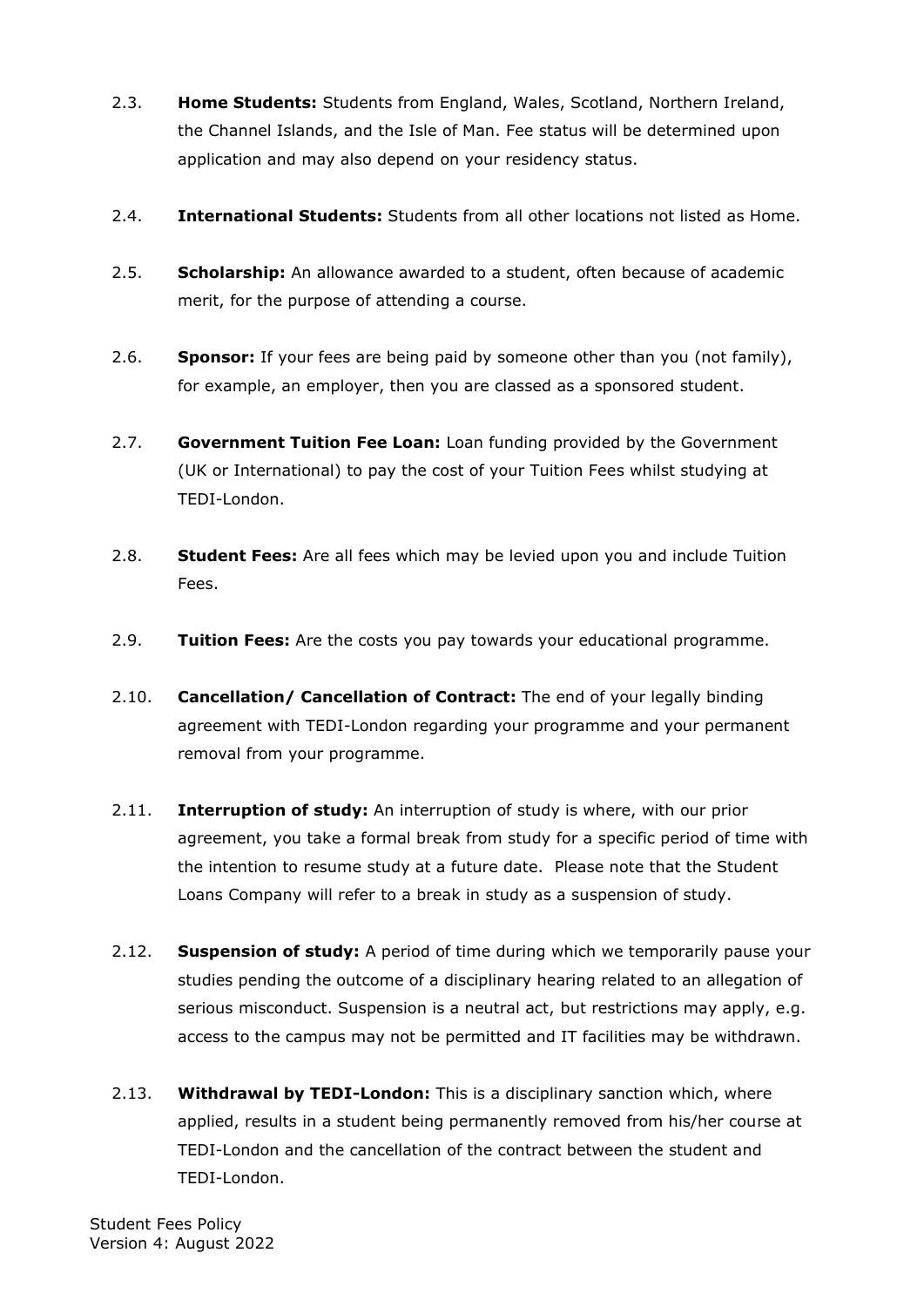## <span id="page-4-0"></span>**3. TUITION FEES**

- 3.1. Tuition Fees are reviewed annually, and details can be found [\(TEDI-London](https://tedi-london.ac.uk/learn/global-design-engineering/)  [Global Design Engineering | TEDI London\)](https://tedi-london.ac.uk/learn/global-design-engineering/).
- 3.2. Tuition Fees will be charged relative to a student's fee status at the point of enrolment and will continue to be charged at that rate for the duration of the academic year.
- 3.3. Tuition Fees are not discounted if you start your programme after the published start date.
- 3.4. Where admission onto our programmes outside of the normal cycle has been allowed in line with our Admissions Policy, tuition fees will be determined on a case-by-case basis.
- 3.5. Tuition Fees are not waived or reduced for any period during which you are suspended pending a disciplinary hearing.

#### **Home students**

- 3.6. **The UK Government regulates the maximum Tuition Fee chargeable and any annual increments for Home (see paragraph 2.9 below) undergraduate students. TEDI-London's Tuition Fee level reflects the maximum applicable fee cap for undergraduate courses designated for statutory support.** (The current maximum fee level for UG home students on a standard degree programme at providers without a TEF award is £9,000 and has been unchanged in the last four years).
- 3.7. There are different Tuition Fee levels for standard and accelerated degrees permitted by the UK Government.
- 3.8. These Tuition Fees will apply to all Home students regardless of the source of their funding.
- 3.9. The Home rate applies to students from England, Wales, Scotland, Northern Ireland, the Channel Islands, and the Isle of Man.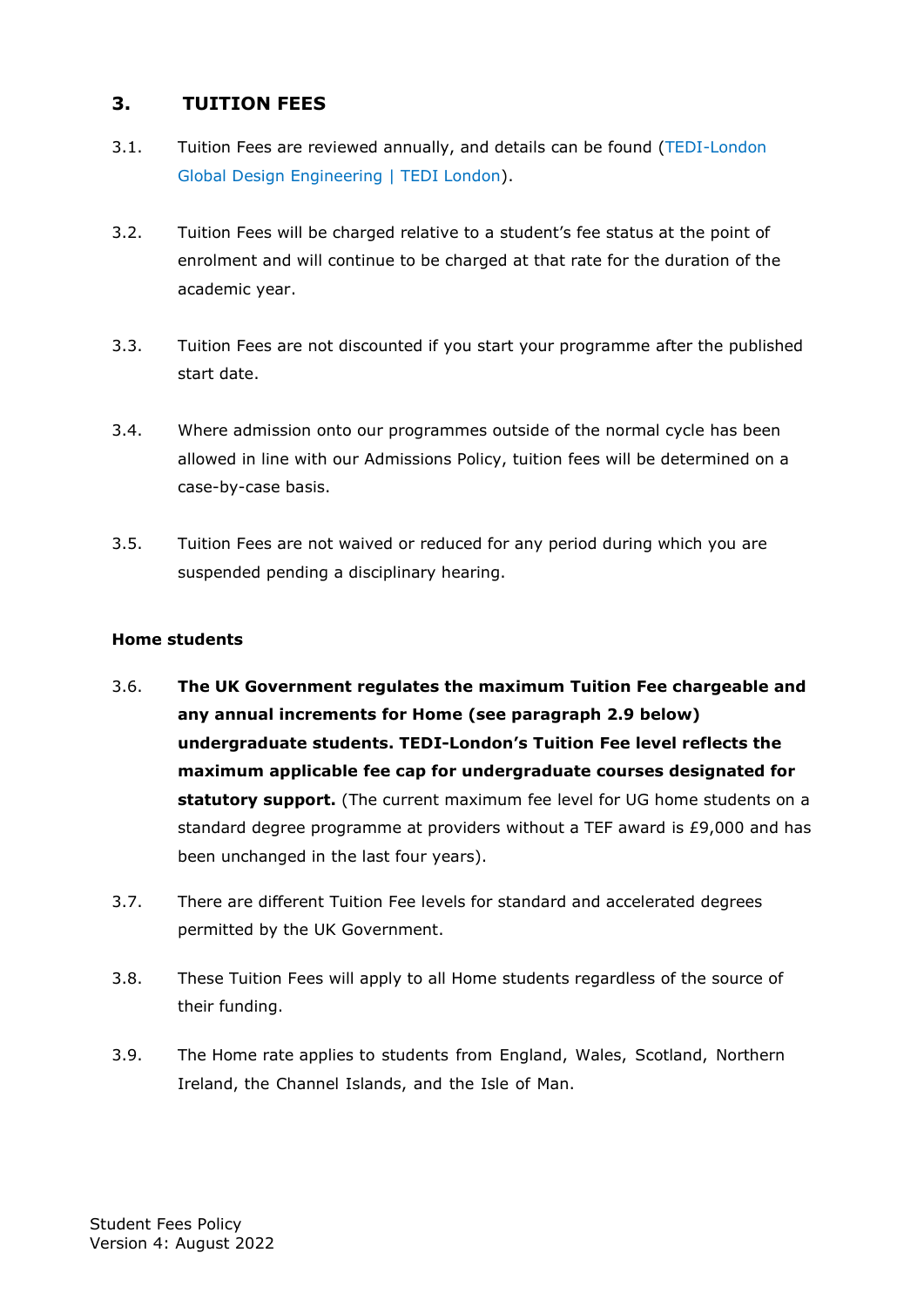#### **International students**

- 3.10. **TEDI-London sets all other Tuition Fees which are part of the course chosen; details can be found** [TEDI-London Global Design Engineering | TEDI](https://tedi-london.ac.uk/learn/global-design-engineering/)  [London](https://tedi-london.ac.uk/learn/global-design-engineering/)**. These Tuition Fees are reviewed annually and are subject to a maximum annual increase of the higher of 5% or the consumer price index (CPI) rate of inflation.**
- 3.11. If you take longer than scheduled to complete your programme (e.g., because you have to retake a year) you must pay the applicable Tuition Fees (with provision for increases) for each further year of study.
- 3.12. TEDI-London will review the Tuition Fees liability of students whose registered status changes during the academic session, for example in the case of a student who moves from full-time to part-time study. In such cases, the Tuition Fee liability will generally be determined by the date on which the change of status is affected.

#### **Setting and publishing of Tuition Fees**

- 3.13. Home Tuition Fees will be published by 30 September each year, for students registering the following September.
- 3.14. International and all other non-regulated Tuition Fees will be set by 30 September each year, for students registering for the following September. The Tuition Fees for all years of the programme will be defined at this point.

#### **Other fees**

- 3.15. TEDI-London is not planning to charge additional fees to cover part or all the cost of special equipment, consumables, or facilities over and above the Tuition Fee.
- 3.16. There are a number of extra costs arising from higher education studies that you will need to allow for when planning your budget. For example:
	- The cost of accommodation if you are living away from home. TEDI-London does not currently operate its own accommodation for students.
	- Laptops, study texts and reference books
	- Items such as photocopying
	- Library fines if you are late returning borrowed material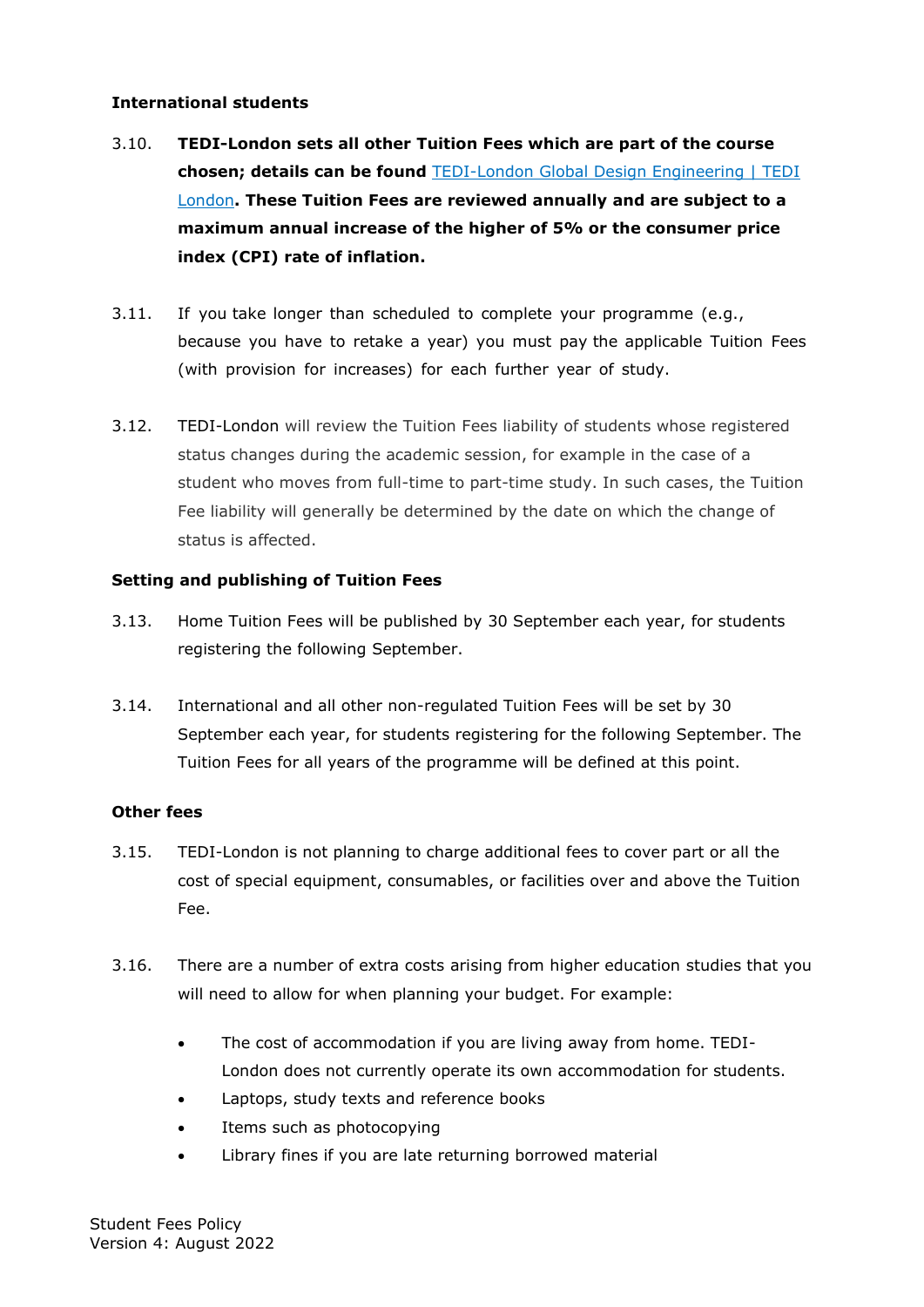## <span id="page-6-0"></span>**4. DETERMINATION OF FEE STATUS**

- 4.1. All prospective students joining TEDI-London must provide all necessary fee assessment information requested to the Admissions Team to enable your fee assessment to take place prior to the start of your programme. TEDI-London adheres to the guidelines as set out by the UK Council for International Student Affairs (UKCISA). Please refer to the [UKCISA website](http://www.ukcisa.org.uk/) for the rules and procedures regarding Tuition Fee status.
- 4.2. Except for specific cases, as defined by UKCISA, Tuition Fees will be charged relative to your fee status at the point of enrolment and will continue to be charged at that rate for the duration of the academic year.
- 4.3. If you wish to dispute your fee status included in the offer letter as part of the application process, you should use the admissions appeals process outlined in the Admissions Policy.
- 4.4. Your fee status can be reviewed at the start of each academic year. You should provide the required documentation by  $1<sup>st</sup>$  September. If you wish to dispute the reconsidered fee status, you should use the Student Complaints Process as outlined in (weblink).

### <span id="page-6-1"></span>**5. ENROLMENT**

- 5.1. In order to become a fully enrolled student at TEDI-London, you must complete all the necessary academic requirements and make arrangements to pay all Student Fees as directed by TEDI-London in the following sections.
- 5.2. TEDI-London allows self-funded students to pay their Tuition Fees in set instalments as detailed in section 6 below. For the purposes of these regulations 'self-funded students' are defined as students not applying for a Government Tuition Fee loan through the Government.
- 5.3. Enrolment will not be complete until payment details have been provided. Failure to complete the enrolment process will result in your application to TEDI-London being delayed and possibly terminated.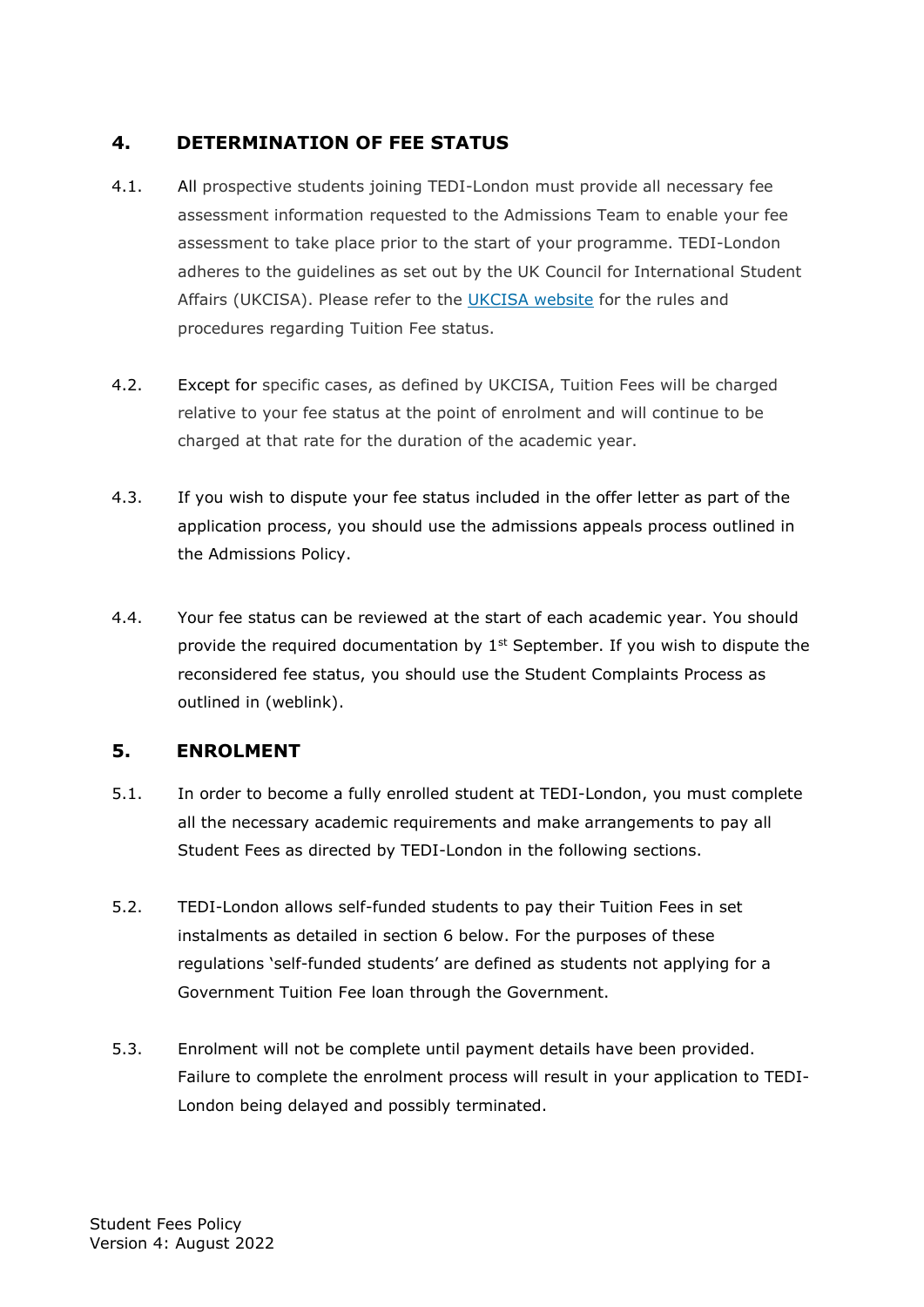- 5.4. Home applicants and continuing students who have applied for a Government Tuition Fee Loan to cover the cost of their Tuition Fees will receive written confirmation of their entitlement from their loan provider. Prospective students in receipt of a government loan will be required to provide their Student Support Number (SSN) or Customer Reference Number (CRN) during the enrolment process. Failure to complete the enrolment process will result in your application to TEDI-London being delayed and possibly terminated.
- 5.5. TEDI-London reserves the right to decide which organisations or companies will be accepted as an approved sponsor. For the purposes of this document loans provided by the Student Loan Company, Student Finance Wales and the Student Awards Agency for Scotland are classified as 'Government Tuition Fee Loans'.

## <span id="page-7-0"></span>**6. PAYMENT OF TUITION FEES**

6.1. Before registering at TEDI-London we would ask that you have put in place arrangements to ensure that you have sufficient funds to cover your studies and any associated costs.

#### **Self-Funded students**

- 6.2. Students who are funding their own Tuition Fees may pay either pay in full or in three equal instalments on the designated dates set out below.
- 6.3. For courses commencing September 2022 and studying throughout the full academic year the designated payment dates for 2022/23 are;

| Instalment 1 | Due by Friday 30 September 2022 |
|--------------|---------------------------------|
| Instalment 2 | Due by Friday 13 January 2023   |
| Instalment 3 | Due by Friday 14 April 2023     |

6.4. Any alterations to the instalment plan set out in paragraph 6.3. can only be made with the written agreement of the Student Hub. Should a prospective student or a continuing student be considered by TEDI-London as having extenuating circumstances, the Student Hub may agree for the Tuition Fees to be paid on dates other than those specified above. In this instance, TEDI-London reserves the right to request that evidence is provided to support this. Any agreement to alter the instalments entered into by TEDI-London will be subject to periodic review.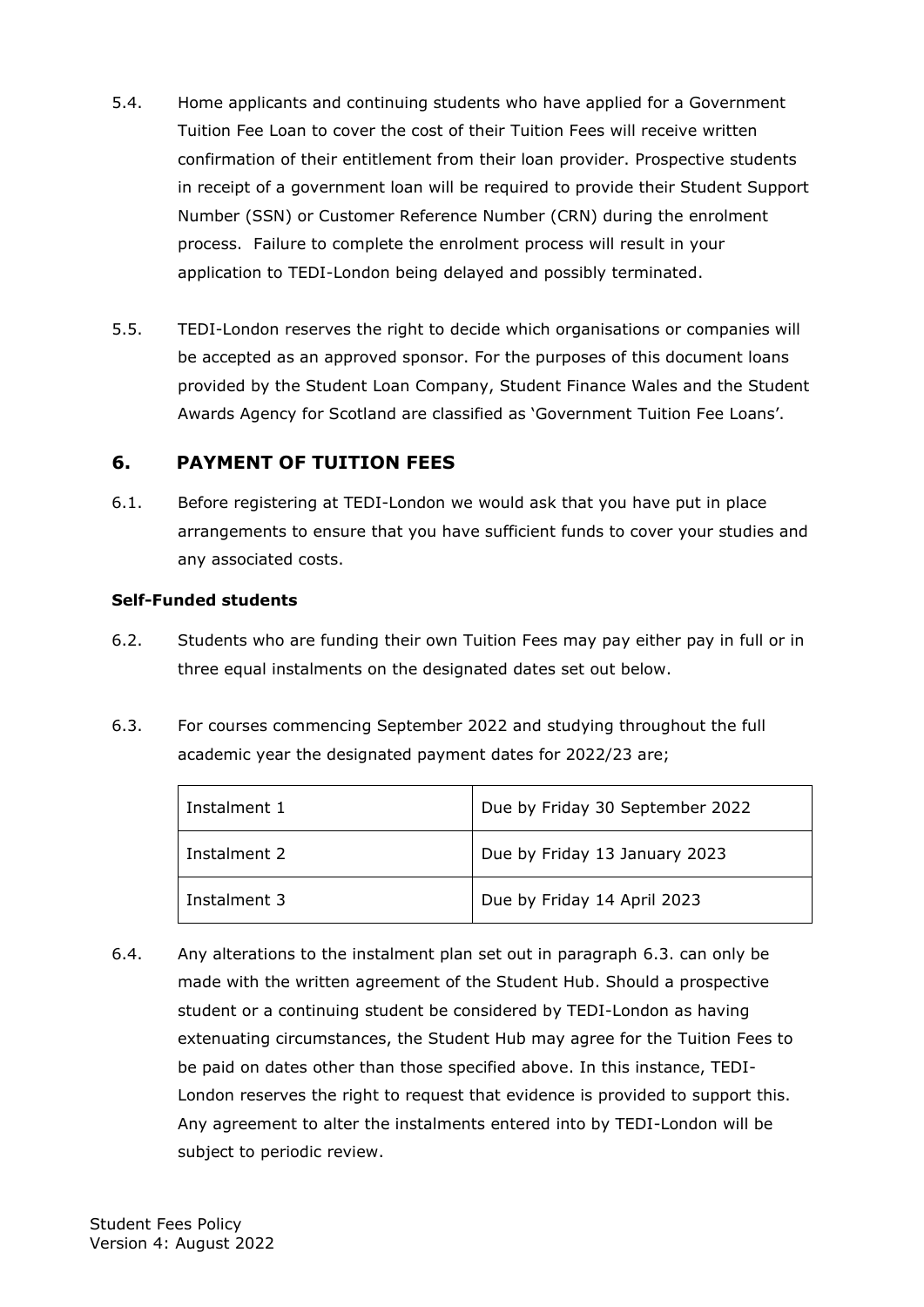- 6.5. Payment must be in British pounds sterling and can be made by debit/ credit card. TEDI-London does not accept payments by cheque or cash.
- 6.6. Those students who would normally be eligible for a Government loan but who opt to pay Tuition Fees as a Self-Funded Student and subsequently fall behind on their instalment payment of Tuition Fees, will normally be expected to transfer to the deferred Government Loan scheme and request a loan from the Student Loan Company (SLC)/ Student Finance England (SFE) or the regional equivalent to cover the outstanding balance.

#### **Students who apply for a government loan**

- 6.7. Students will usually be given a Student Support Number ("SSN") or Customer Reference Number ("CRN"). Where approval has been given for a Government Tuition Fee Loan TEDI-London will not invoice you but will engage directly with the government loan provider.
- 6.8. You will have a separate contract with the government loan provider which it is your responsibility to fulfil.
- 6.9. Where you have not yet received a decision from the appropriate student financial provider as to whether you are eligible for a Government Tuition Fee loan, you will normally be permitted to enrol as set out in paragraphs 5.2 and 5.3.
- 6.10. Should the student financial provider advise you that you are not eligible for support or that your application is still being assessed, the student fee liability will be transferred to you and will be subject to the self-funded obligations in paragraphs 5.2 to 5.5. The procedure and sanctions for the non-payment of Tuition Fees are detailed in section 8.
- 6.11. If you wish to switch programmes, this will need to be agreed both by TEDI-London and the government loan provider.
- 6.12. If you are transferring from another institution and have a Government Tuition Fee loan, you must provide us with a copy of your Student Finance entitlement letter.
- 6.13. You cannot switch mode of study, for example, to an accelerated degree, after the first liability date (a student loan has 3 liability periods during the academic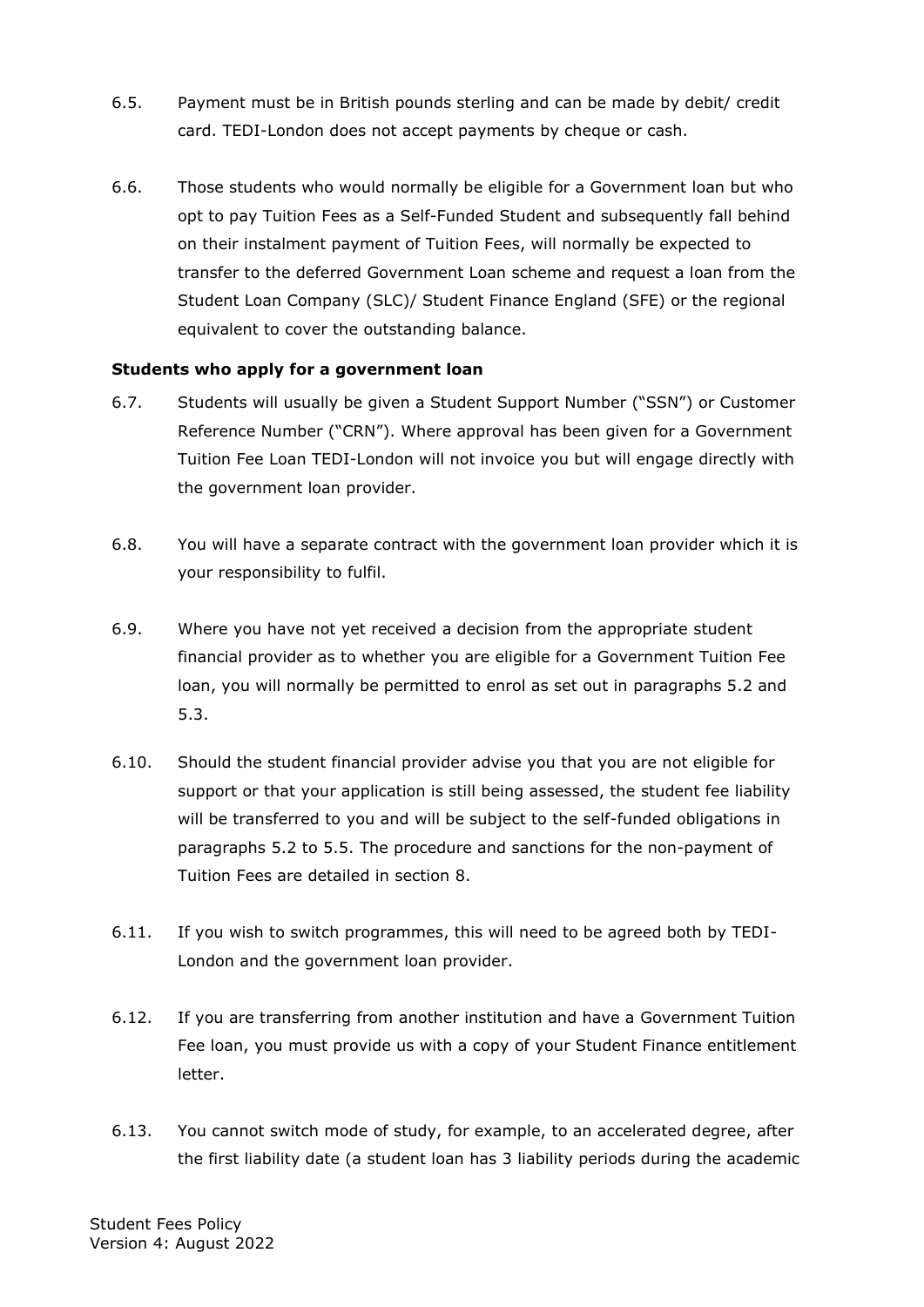year. The first liability period is after week 2 of teaching on the student's programme).

#### **Students who are funded by an approved sponsor**

- 6.14. If your Tuition Fees are to be paid by an approved sponsor such as an employer, it is your responsibility to ensure that the Tuition Fees are paid by your sponsor.
- 6.15. Information which must be provided to enable TEDI-London to invoice the sponsor correctly is set out below;
	- (a) an official letter of sponsorship on the organisation's headed paper signed by an authorised signatory of the sponsor;
	- (b) the invoice address, contact details and name of the official contact at the sponsor; and
	- (c) your full name and the total amount of the sponsorship.
- 6.16. TEDI-London will invoice the sponsor directly and payment must be made in full in line with the payment terms (30 days) set out on the invoice. The option of paying by instalments is not available to sponsors. Parents, family members or friends are not classed as sponsors.
- 6.17. **Should the sponsor default on payments or withdraw funding, the liability will be transferred to you and responsibility will fall upon the you to clear any overdue balance in full. TEDI-London's Student Hub will assist in facilitating financial advice and providing non-financial support whilst you make acceptable arrangements to pay any outstanding Tuition Fees.**

#### **International Student Payments**

- 6.18. All international students who require a Student Route visa to study in the U.K. and are looking to study at TEDI-London will be required to pay a nonrefundable deposit to secure a place on their programme and to obtain a Confirmation of Acceptance (**"CAS"**).
- 6.19. At TEDI-London's sole discretion, certain students will be exempt from having to pay the deposit, for example students from the United States of America who have approved US Federal Aid and students fully funded by an official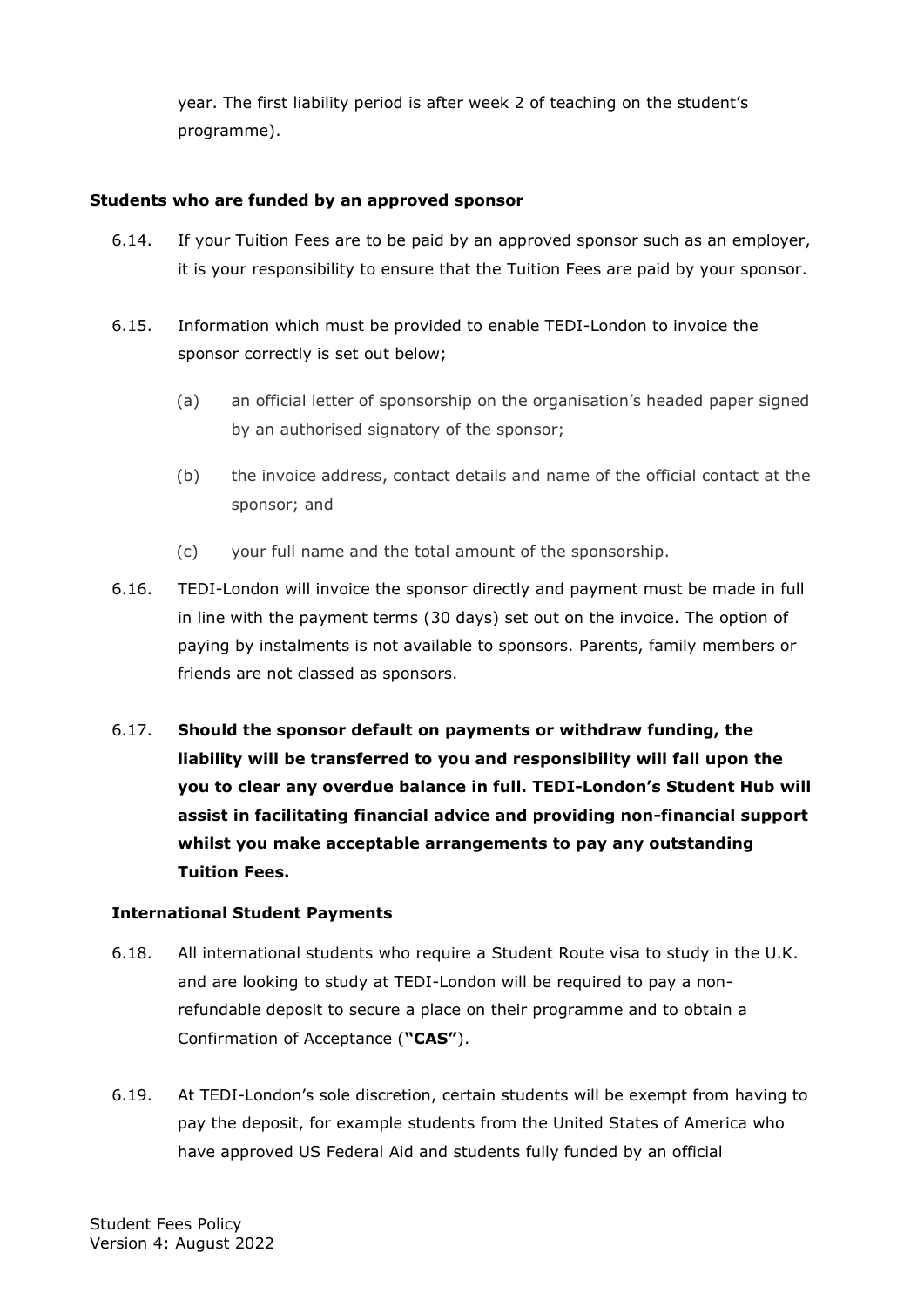governmental body, the British Council or any international organisation, international company, university or a UK independent school.

- 6.20. **The amount of deposit payable, along with payment instructions, will be confirmed to you in your offer letter from TEDI-London. The minimum deposit payable for the academic year 2022/23 is £4,000 (four thousand British sterling pounds).**
- 6.21. Deposit payments made to TEDI-London will be deducted from your total annual Tuition Fee liability as set out in the offer letter. Where payment of Tuition Fees by instalments is selected, the balance of the total annual Tuition Tee (after deduction of the deposit) will be split into 3 equal instalments. Instalments for 2022/23 are payable as set out in the following table;

| Instalment 1 | Due by Friday 30 September 2022 |
|--------------|---------------------------------|
| Instalment 2 | Due by Friday 13 January 2023   |
| Instalment 3 | Due by Friday 14 April 2023     |

- 6.22. Deposits are non-refundable except under the circumstances outlined in this document.
- 6.23. If you wish to switch programmes, this will require approval by TEDI-London. You may also need to seek UKVI approval for this as part of the conditions of your VISA. You will be asked to demonstrate the outcome of this as part of your request to TEDI-London.

# <span id="page-10-0"></span>**7. TEDI-LONDON BURSARIES AND SCHOLARSHIPS**

- 7.1. TEDI-London is committed to supporting you throughout your studies. At TEDI-London we will award bursaries to students if they come from a low-income family or if they are a care leaver. This can help students who may face more barriers to attending full-time education, enabling them to access a degree at TEDI-London.
- 7.2. Where a home student is entitled to a bursary or scholarship, TEDI-London will arrange to pay the relevant amount directly to their bank account.
- 7.3. Where an international student is entitled to a bursary or scholarship, TEDI-London will offset this against the outstanding Tuition Fee owed by the student.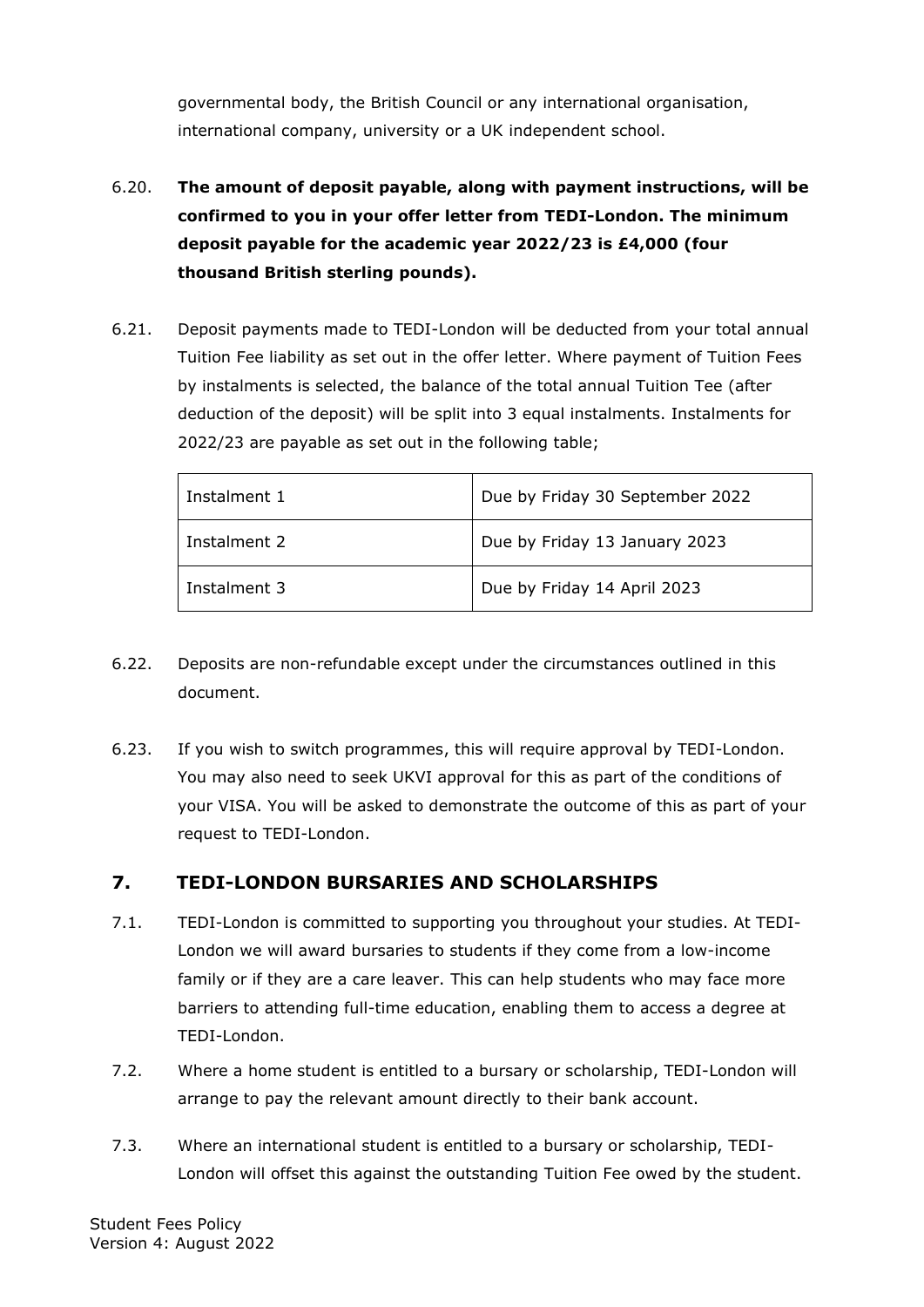- 7.4. Scholarships and bursaries offered by TEDI-London are normally awarded in the first year of study, and will last for the duration of your programme of study subject to the ongoing eligibility requirements outlines in Section 11 of the [Student Financial](https://tedi-london.ac.uk/wp-content/uploads/2021/10/Student-Financial-Support-Policy_final-V2.pdf) Support Policy. However, if you have a sponsor who will be paying the full and/or part balance of your Tuition Fees, you will not be eligible for a scholarship or bursary. Should you start to become sponsored during the course of your study, you will cease to be eligible for a scholarship or bursary from that point onwards.
- 7.5. If you withdraw or interrupt your studies during the course of the academic year, you will have your scholarship or bursary award pro-rated to your period of study.

## <span id="page-11-0"></span>**8. WITHDRAWALS AND INTERRUPTIONS OF STUDY**

- 8.1 In addition to the 14-day statutory 'cooling off' period, if you choose not to continue your studies within the first 14 calendar days of the start date of the programme and will not be charged tuition fees for this period of enrolment. Non-refundable deposits will not be returned. Please see the **Terms and Conditions** for further information.
- 8.2 If you withdraw or are withdrawn from your programme, your final date of study will be determined as the date recorded on the relevant form in the Student Records System (this must be confirmed by the relevant academic lead) and fees will be calculated on the basis set out in the table at 7.5 below.
- 8.3 If you are returning from a leave of absence (but are not required to repeat any of your modules), you will return on the fees (subject to any inflationary increases applicable depending on which fee regime applies) of the cohort of students that you re-join. A new fees schedule will be sent to you in advance of your return to studies.
- 8.4 If you request deferred entry, the initial offer letter will describe the fees for direct entry. You will then be sent a new offer letter which will contain the fees for that year by 1 October, the year before you start the programme in September. These fees may be higher than the previous year, depending on which fee regime applies (e.g., home or international).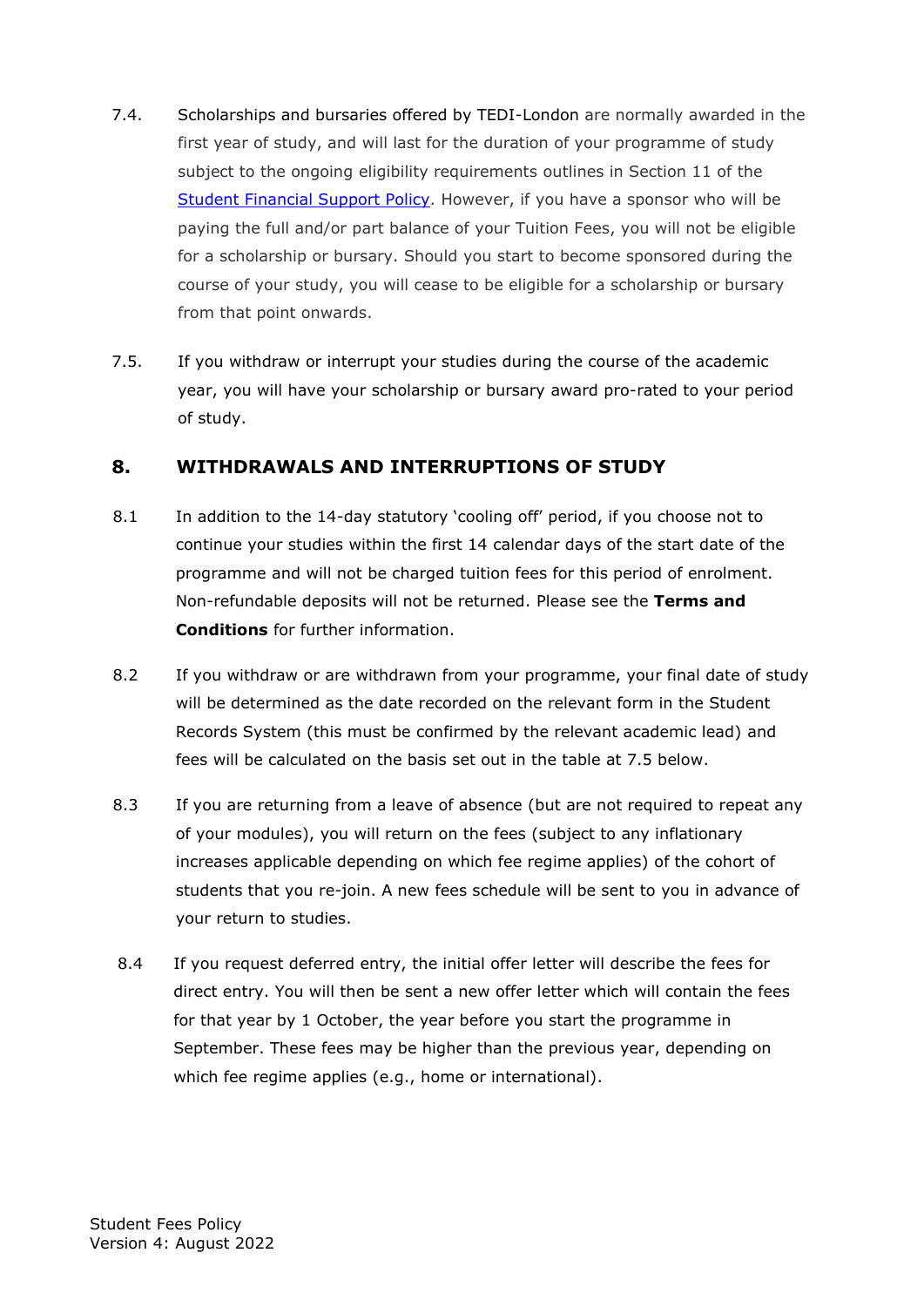#### **Fee Payment Liabilities**

8.5 **If you withdraw, interrupt or are withdrawn by TEDI-London or your contract is cancelled, the following tables, which must be read alongside the list of exceptions and notes following them, indicate how refunds of Tuition Fees that you have paid are calculated for of the 2022/23 academic year of study.**

| Timing of cancellation, interruption or<br>sanctions of suspension or expulsion                         | <b>Percentage of Tuition Fees</b><br>we will refund to you |
|---------------------------------------------------------------------------------------------------------|------------------------------------------------------------|
| 14-day statutory 'cooling off' period                                                                   | 100%                                                       |
| Before the programme starts or within the<br>first 2 weeks starting on the date the<br>programme starts | 100%                                                       |
| After those first 2 weeks but before<br>12/01/2023                                                      | <b>75%</b>                                                 |
| From 13/01/2023 to 11/04/2023                                                                           | 50%                                                        |
| From 12/04/2022                                                                                         | 0%                                                         |

#### **List of exceptions**

| A | If we cancel your programme, you will receive a full refund of the Tuition<br>Fees you have paid, including any deposit.                                                                                                                                                                                                             |
|---|--------------------------------------------------------------------------------------------------------------------------------------------------------------------------------------------------------------------------------------------------------------------------------------------------------------------------------------|
| B | If you cancel your contract using your statutory right to do so (as set out in<br>our Terms and Conditions for Students), you will receive a full refund of the<br>Tuition Fees you have paid less any non-refundable deposit you have paid.<br>The circumstances in which deposits are non-refundable are set out below.            |
| C | No refunds will be given if withdrawing from or interrupting studies on non-<br>degree courses. In the event of a student failing to complete a programme<br>of study, other than in withdrawal situations set out in this document, all<br>outstanding Tuition Fees owed to TEDI-London must be paid and no refunds<br>will be due. |
| D | If you have an undergraduate student loan and your contract is cancelled or<br>you interrupt or are suspended or expelled from your programme, your<br>Tuition Fees will be recalculated in accordance with the Student Loans<br>Company driven liability dates as follows:                                                          |
|   | 1. Cancellation/interruption/suspension/expulsion after week 2 of teaching<br>you will be charged 25% of full Tuition Fees.                                                                                                                                                                                                          |
|   | 2. Cancellation/interruption/suspension/expulsion after week 12 of<br>teaching you will be charged 50% of full Tuition Fees.                                                                                                                                                                                                         |
|   | 3. Cancellation/ interruption/suspension/expulsion after week 23 of<br>teaching you will be charged 100% of full Tuition Fees.                                                                                                                                                                                                       |
| E | Tuition Fees are not recalculated if you interrupt any module(s).                                                                                                                                                                                                                                                                    |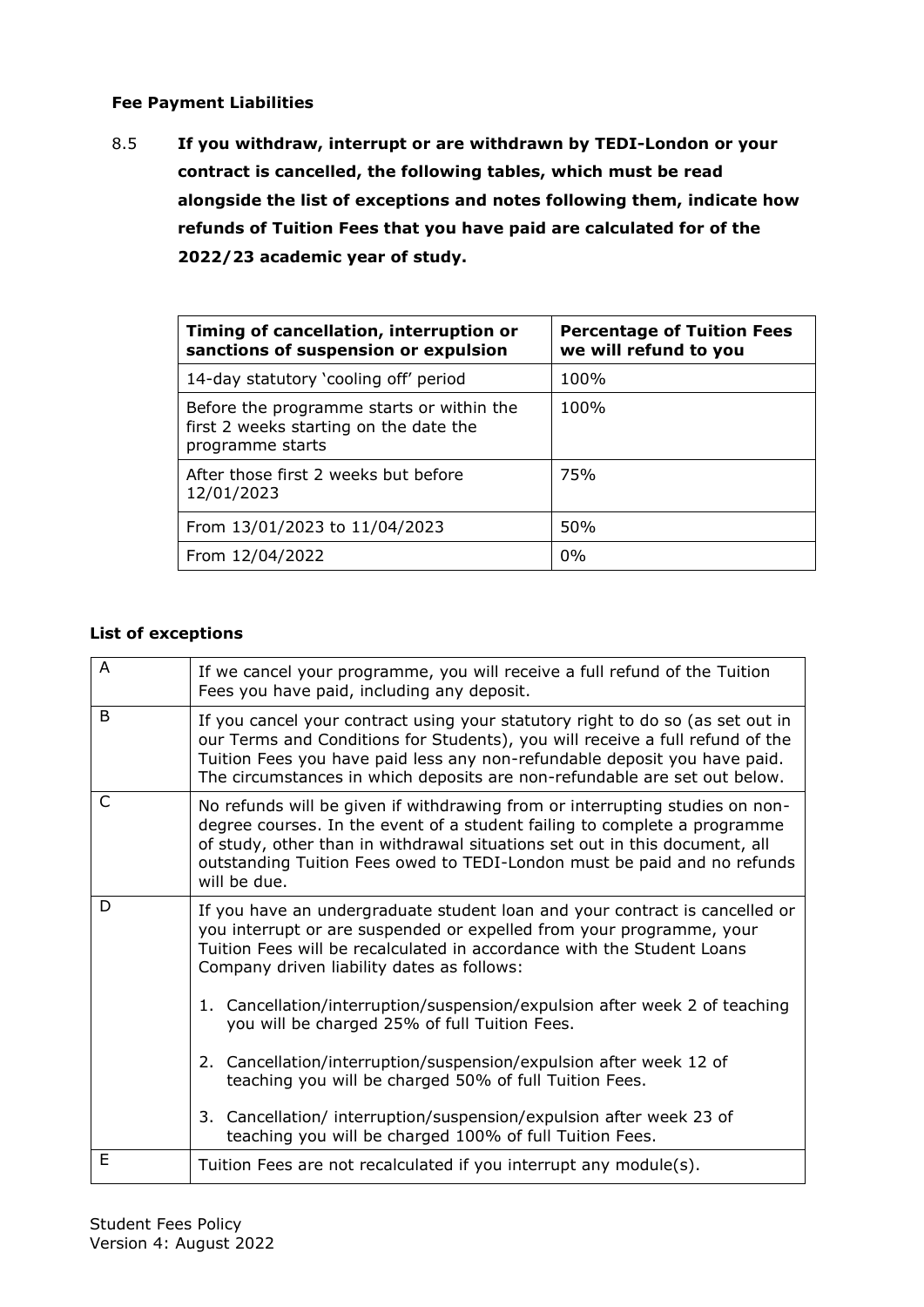| If your contract is cancelled or you interrupt your studies and you are part<br>self-funded and part funded by the Guernsey Department of Education,<br>States of Jersey or Isle of Man Department of Education and Children, the<br>student/parent contribution to fees will be refunded first. Depending on the<br>timing of cancellation or interruption this may affect your entitlement to a<br>refund, and where you are entitled to one, the amount you receive. |
|-------------------------------------------------------------------------------------------------------------------------------------------------------------------------------------------------------------------------------------------------------------------------------------------------------------------------------------------------------------------------------------------------------------------------------------------------------------------------|
| If you remain dissatisfied with changes we make to your programme (see<br>Terms & Conditions section 9) you will be offered the opportunity to<br>withdraw from the programme, and receive a refund, including any deposit<br>you may have paid.                                                                                                                                                                                                                        |

Notes:

- Non-refundable deposits, scholarships, bursaries, fee discounts and academic related debts (if applicable) will be deducted from refunds.
- Refunds will be made in British Pounds Sterling to the person who originally made the payment and by the same method of payment.
- We must have received formal notice of cancellation or interruption for refunds to be paid either via the statutory cancellation form which can be found in the **Terms and Conditions** or via letter or email to admissions@tedi-london.ac.uk.
- 8.6 **Deposits are non-refundable unless** *we* **deem it inappropriate for you to join the programme, for example, if you do not meet the conditions made as part of our offer to you – this also includes the non-issuance of a VISA.**

#### **Repeating/ retaking modules**

- 8.7 **If you fail a module at the first attempt, you may be reassessed in that module without any additional charge. However, if you fail the reassessment, you will be required to pay the proportion of the Tuition Fee for the module you retake which is applicable at the time of the retake. This applies to all students**.
- 8.8 No fee discounts, bursaries or scholarships are available for repeats or retakes.
- 8.9 If you have a Government Tuition Fee Loan, you are advised to check that you qualify for funding for a retake as funding is dependent on your particular circumstances and may not be available.

### <span id="page-13-0"></span>**9. NON-PAYMENT OF FEES**

- 9.1 You are expected to respond to all communication from us relating to the payment and/or non-payment of fees.
- 9.2 We reserve the right to note that you have an outstanding debt if you have registered on the basis of applying for being eligible for Government Loan funding and that loan is not paid to us when your study commences.